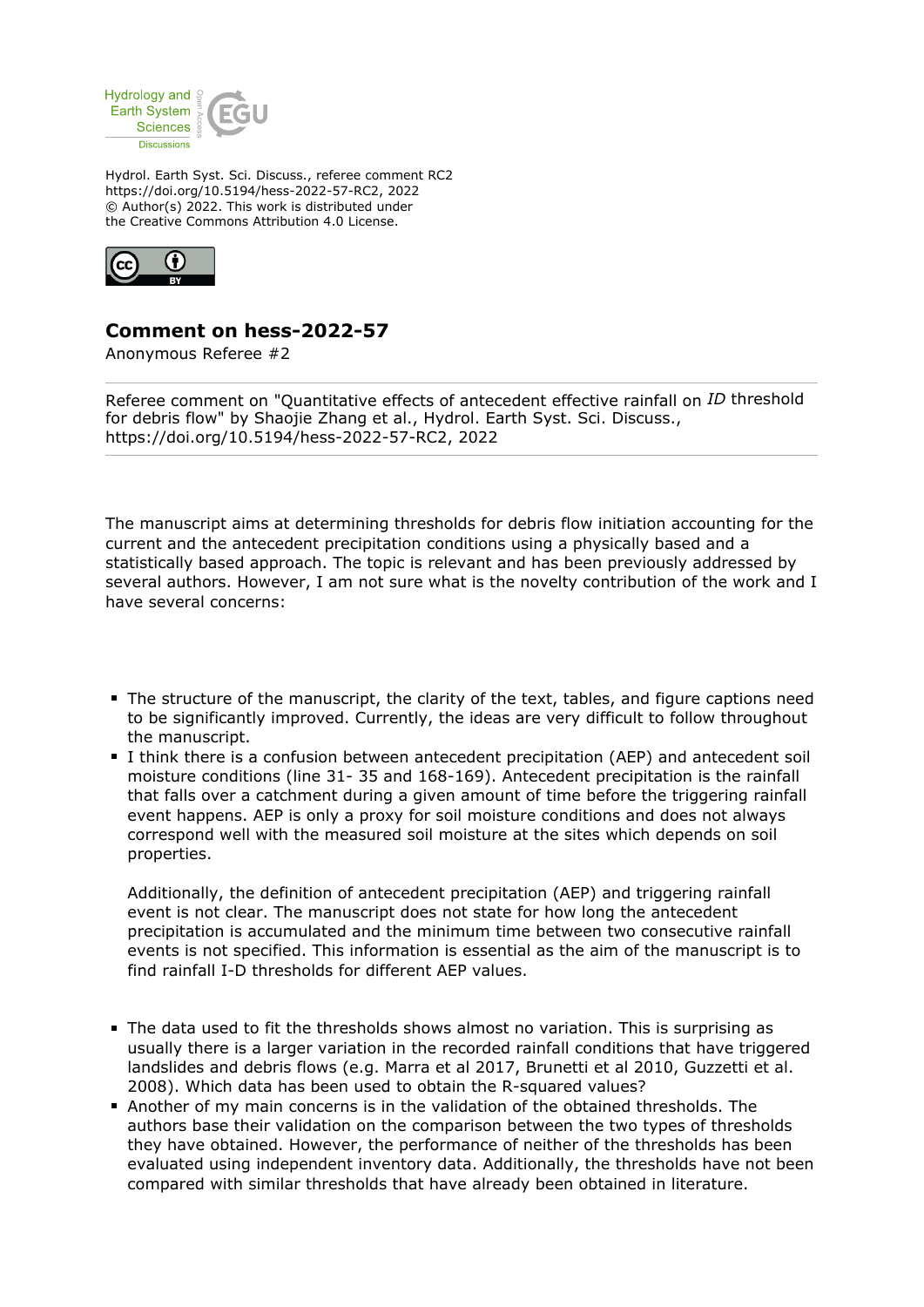Finally, one of the main conclusions of the manuscript is that antecedent precipitation plays an important role in debris flow initiation and less intense rainfall is required to trigger a debris flow when the antecedent precipitation is significant. This conclusion has been reached by several authors in the past and I agree. However, the results presented in section 4.3 contradict this conclusion. Table 5, figure 8 and figure 9 show that for a given duration of 1 h the intensity required to trigger a landslide event is higher when AEP is equal to 60 mm than when AEP is equal to 20 mm.

For the above-stated reasons, I do not recommend the current manuscript for publication in HESS.

## **Additional comments:**

Line 42: Are you sure? If I recall well Marra et al. (2017) uses rainfall depth and rainfall duration.

Fig4: What do the blue and red points represent? Are those points the debris flows used to fit the thresholds?

Fig 5. Rainfall intensity depends on rainfall duration and should be expressed in [mm/h]. I think that you are not plotting the intensity but the rainfall accumulation.

Table 4: Why is the duration interval for which the thresholds are defined different for all the considered antecedent precipitation values and the two debris flow densities?

Fig 6: I could not find any reference to this figure in the text.

Fig 7: What do the dots represent?

Fig 8: What are the black points? What is P?

Line 437: Units are missing "when D is larger than 3."

Line 458-459: It is stated that debris flow events are plotted in figure 12 however they